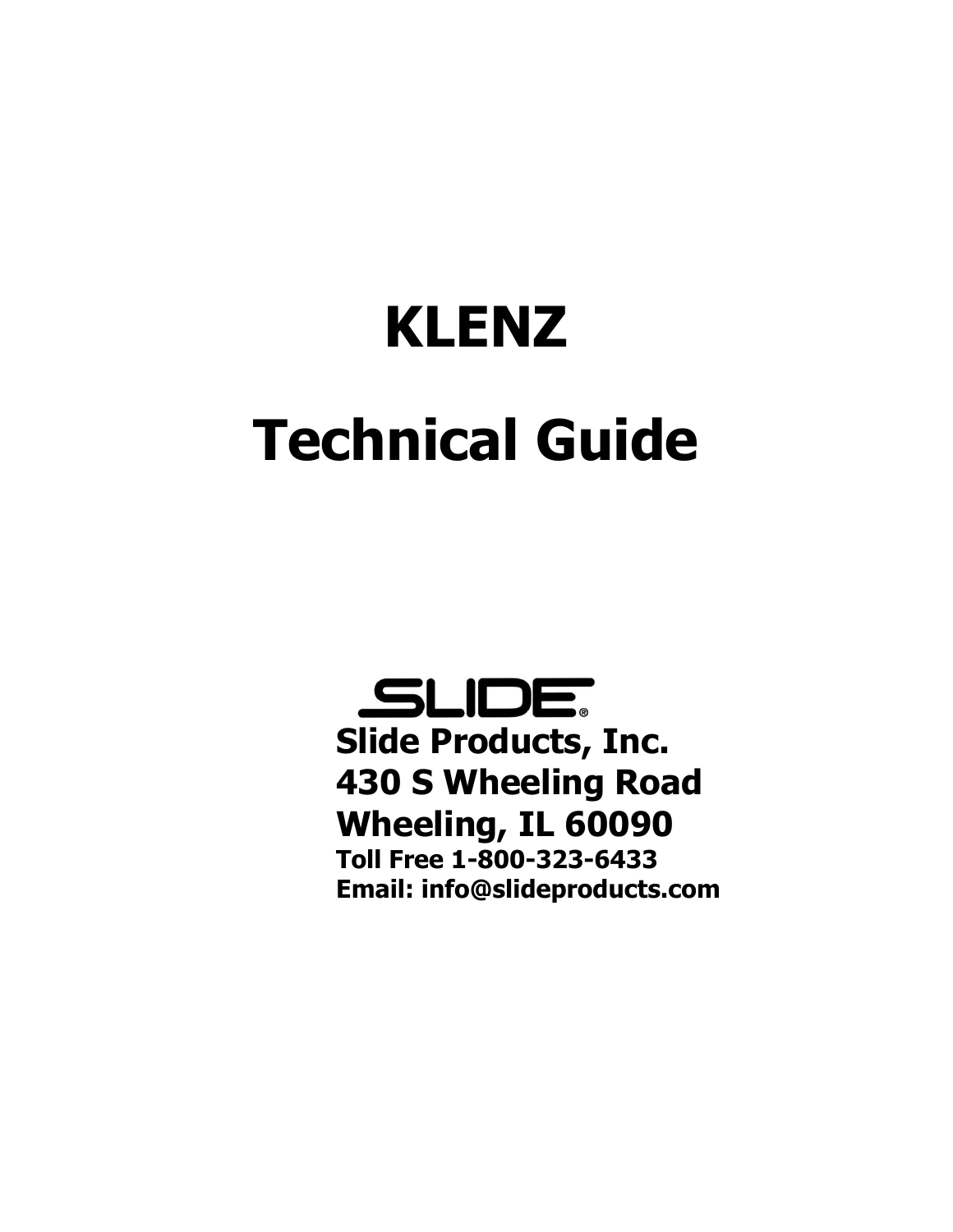# **Klenz Grade Purging Compound Technical Procedure Guide**

## **Ready to use Purging Compound**

**Klenz** is a specially developed cleaning compound that is delivered in a premixed and ready-to-use pellet form. It is specifically developed for the cleaning of screws, barrels, nozzles, and hot runners to remove burned material, color hang-ups, deposits and black specks during color and/or material changes specifically for the following resins: **PVC, EVA, POM, HDPE, LDPE, PP, Polyolefin resin etc.**

**Klenz processing temperature range is from 338º F to 572º F (140º C to 300º C). It removes, at the temperature of the previously processed material any hang ups and deposits.** 

**Klenz** purge compound is **not abrasive** and works with a chemical reaction. Since **Klenz** is manufactured with non-abrasive chemical components, colored and burned polymers, incrustations, black specks and also rust are softened, removed and purged from the press. There is "**NO MECHANICAL ACTION"** made on the Machine Parts or Hot Runner System!

**Klenz** cleans at the processing temperature of the previous production material and no soak time is required. It is recommended for hot runners.

**Klenz** is not toxic and is odorless. It will not damage your equipment because it does not contain solvents: all components are qualified as GRAS (Generally Recognized as Safe) by FDA.

It may happen that running **Klenz** in older machines, where the equipment is overused, the cleaning process may not remove all of the old deposits of material that ran months ago. In this case, a second application may be required to fully purge the machine.

It is highly recommended to close the container properly after each use. The forming of small balls of sticky substance may occur. *This will not alter the efficiency of the product.*

The recommended storage time for **Klenz** is 12-18 months.

**SAFETY: Safety is always first. Follow your established Company Procedures and Practices for Purging Machines. Purging should be performed with purge guards closed and proper face shield, gloves and long sleeve clothing. Hot Plastic can cause burns! Use Caution!**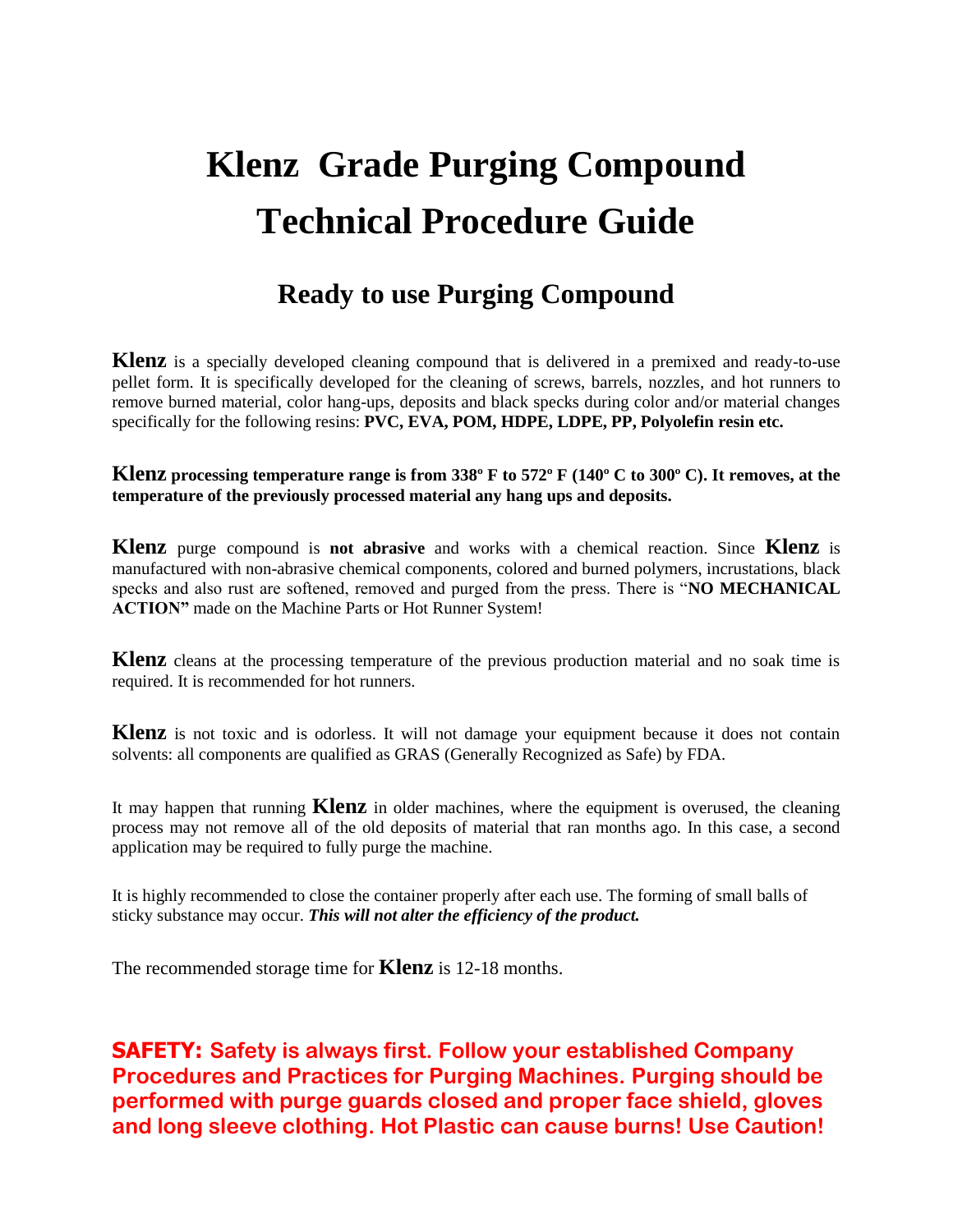## **Use with Injection Molding Machines:**

- Increase the cylinder Temperature by 50 $\degree$  to 90 $\degree$  F; this operation is not strictly necessary but you will obtain a better cleaning result.
- Load screw, barrel with neutral grade of plastic resin (possibly suitable material) and run the machine until the material comes out in a lighter color (i.e. from red to pink and from dark blue to light blue).
- $\triangleright$  Run barrel empty and place screw in full forward position. Adjust the back-pressure of the machine to allow the loading of the **Klenz** (generally 70 to 120 PSI).
- **For larger machines we recommend reducing the shot size by 10-20% of the maximum shot size.**
- $\triangleright$  Load the **Klenz** (fill the barrel completely) and start injection cycle.
- **PLASTIFICATION TIME:**
	- $\triangleright$  Approximately for 40 seconds for machines up to 200 tons.
	- $\triangleright$  Approximately for 60 seconds for larger machines.
- Continue with injection process with short shots until the purged **Klenz** appears visibly clean.
- $\triangleright$  Load machine with the next production material and run machine (with normal processing values) to eliminate the rest of the **Klenz** within the machine.
- $\triangleright$  Begin normal production.

#### **Use with Hot Runners:**

- Clean first screw and barrel using the **Klenz** grade until the ejected the **Klenz** appears visibly clean.
- $\triangleright$  Start to make injections through the hot runners with the mold close or open until the molded or ejected **Klenz** appears visibly clean (we suggest to keep the mold open if the molded part is difficult to be ejected from the mold).
- $\triangleright$  In "hard to clean" situations, we recommend to increase the hot runner temperature of 30-40 $\mathrm{F}$ (20-30ºC) and to increase the injection molding cycle time.
- $\triangleright$  Continue molding until the molded parts appear visibly clean (we suggest to perform at least 4 injections).
- Load neutral or production material to eliminate the traces of **Klenz** within the machine.
- $\triangleright$  Begin normal production.

#### **NOTES:**